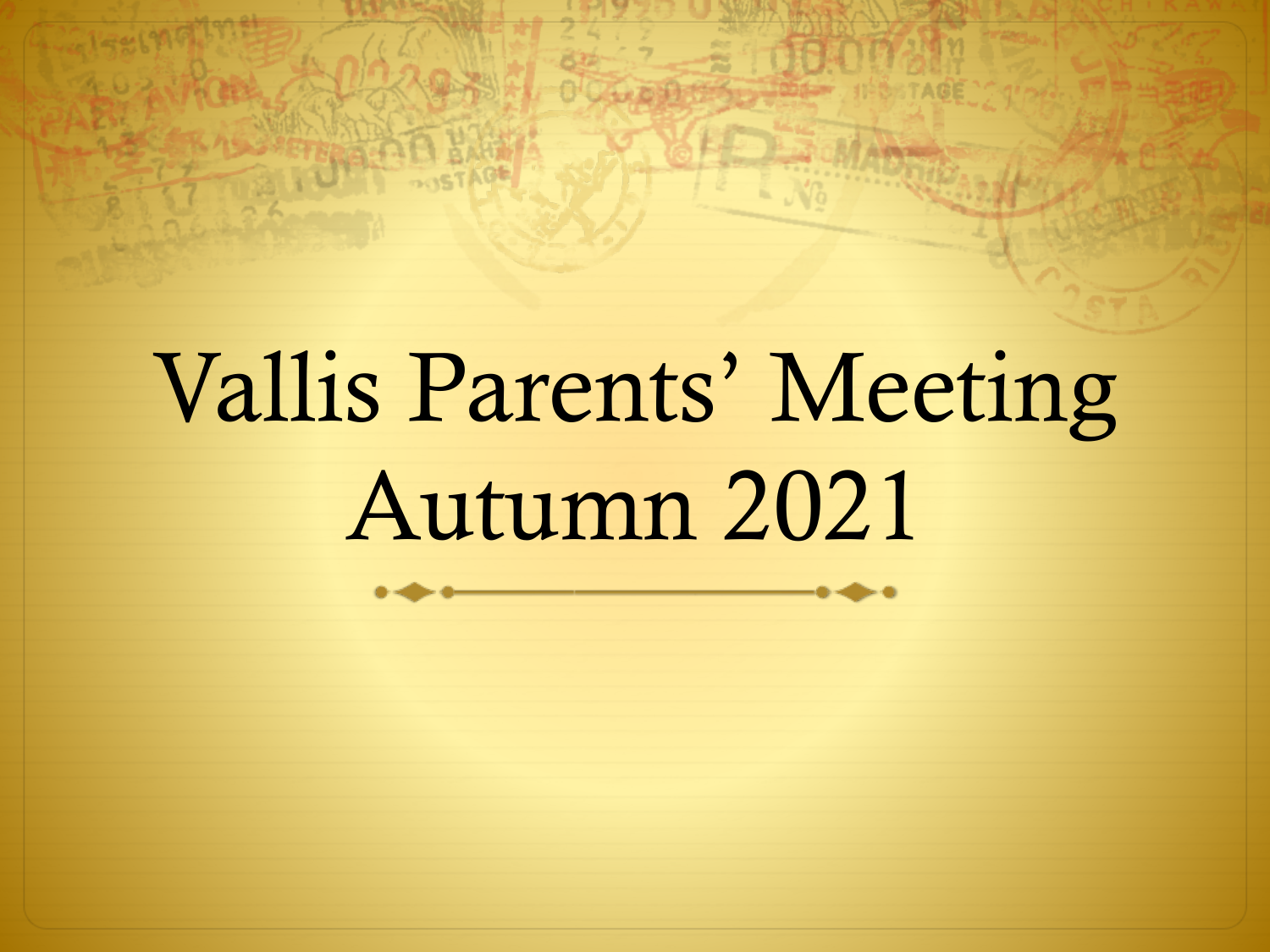# A few of the things you will need to know…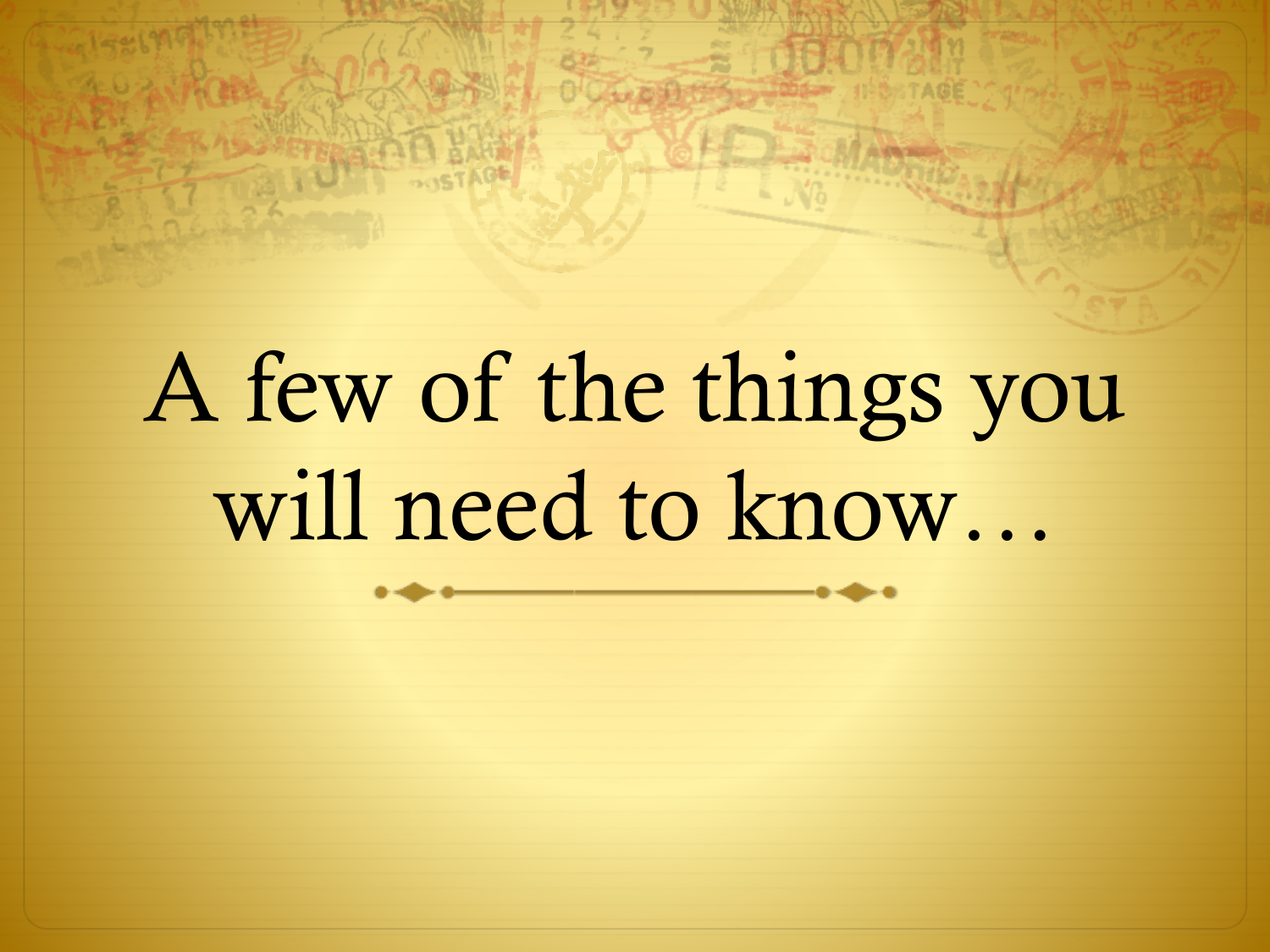## KS1 Team

- Mrs Molloy (Phase Leader) & Mrs Baker (Miss Davis, Mrs McDermott, Mrs Williams) - Apollo Class (Y2)
- Mrs Edwards (Mrs Graves, Mrs Howard) Neptune Class (Y2)
- Miss Plumridge & Mrs Powrie (Mrs McGruther) Saturn Class (Y1)
- Mrs Holmes & Mrs Powrie (Mrs McPherson) Jupiter Class (Y1)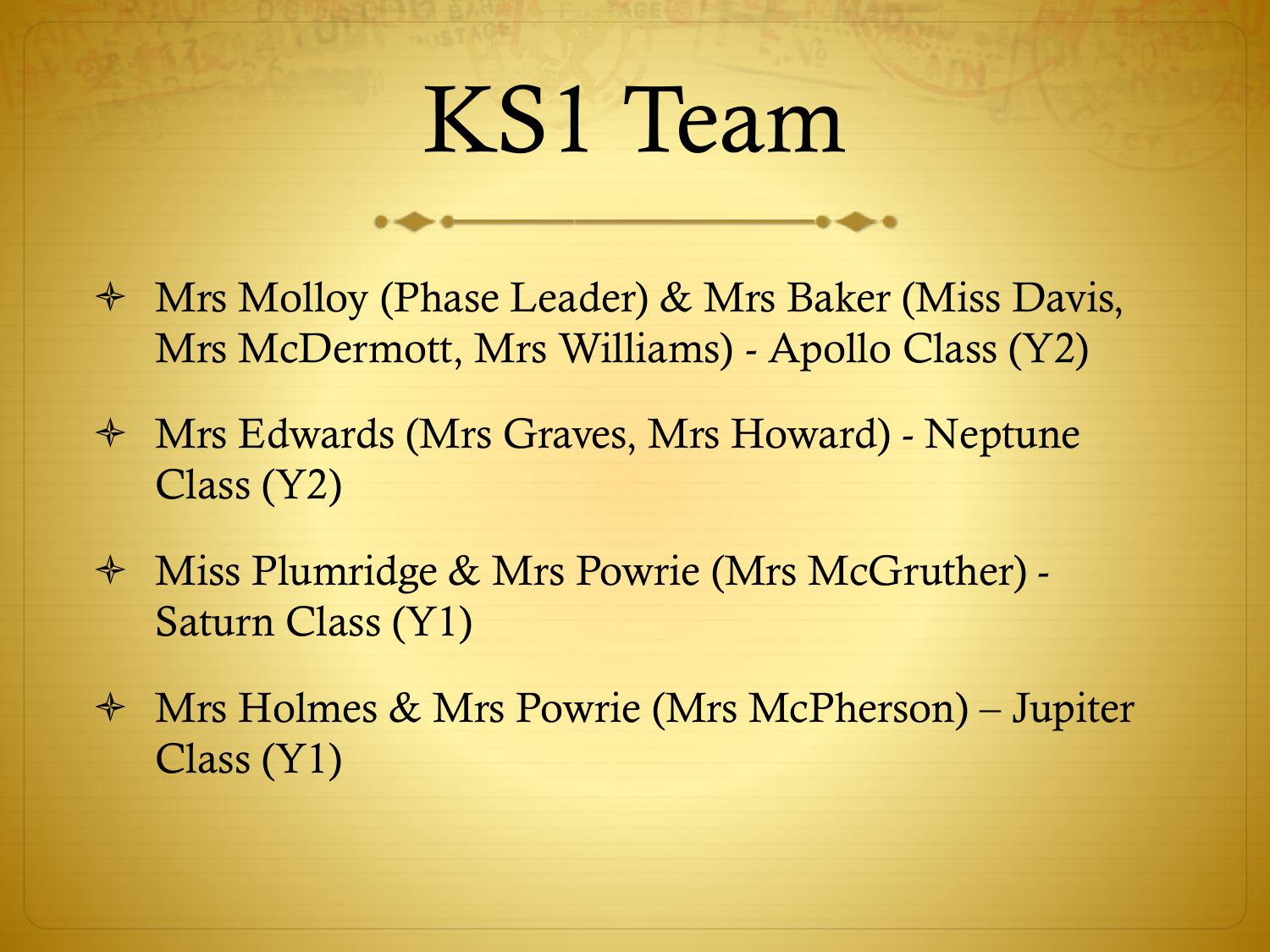### KS2 Team

- Mr Smith (Miss Clayson, Mrs Young, Miss Wilson, Mrs Merritt) - Mars– Year 3/4
- Mrs Frost and Mrs Baker (Mrs Banbury, Miss Dredge, Mrs McDermott) - Milky Way– Year 3/4
- Mr Summers-Phase Leader (Mrs Blagdon, Mrs Williams, Miss Dredge, Mrs Smith) - Galaxy– Year 3/4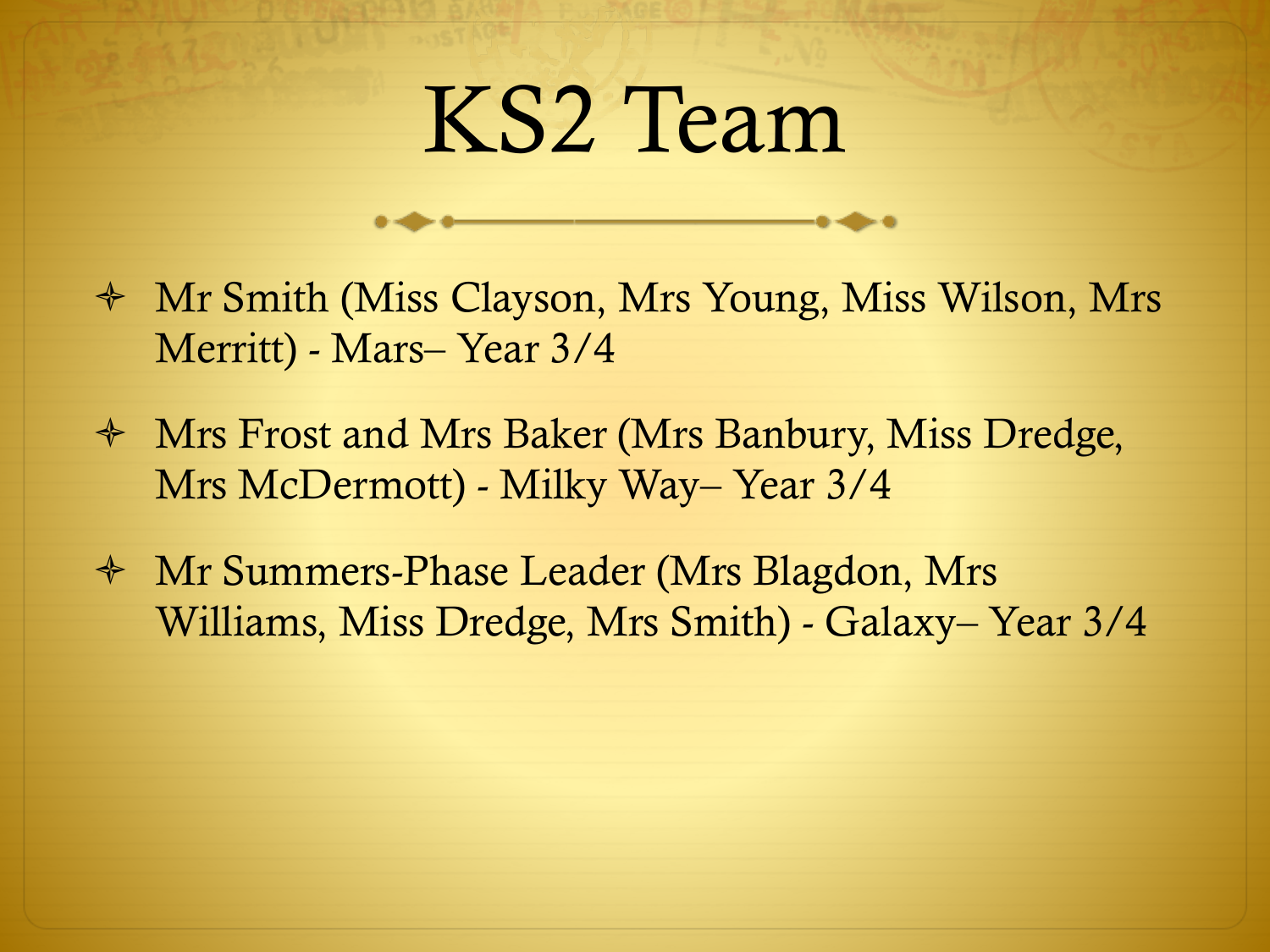## Curriculum

As a team we will be planning with the following in mind:

- The National Curriculum-Age Related Expectations for each year group
- A cross-curricular approach

A curriculum overview is shared on the school website for parents each term.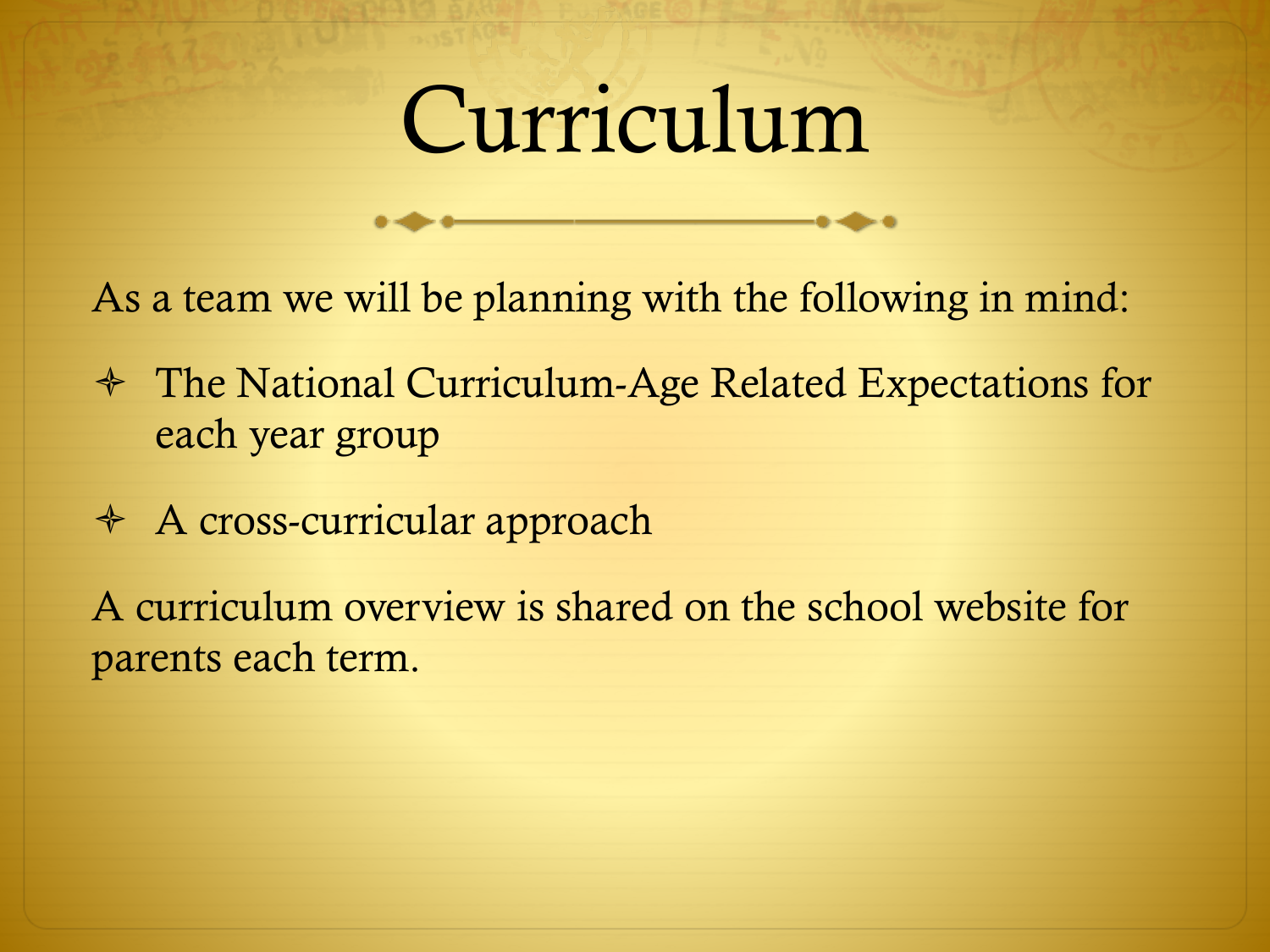## Continuous Provision

- Approach similar to EYFS being used this year in Year 1 to support transition into KS1 particularly after the very unusual start this cohort have had to their schooling
- $\triangleleft$  Children have the opportunity to make choices in their learning while reinforcing concepts taught in guided group sessions
- $\triangleleft$  Also an opportunity to develop independence in the children's learning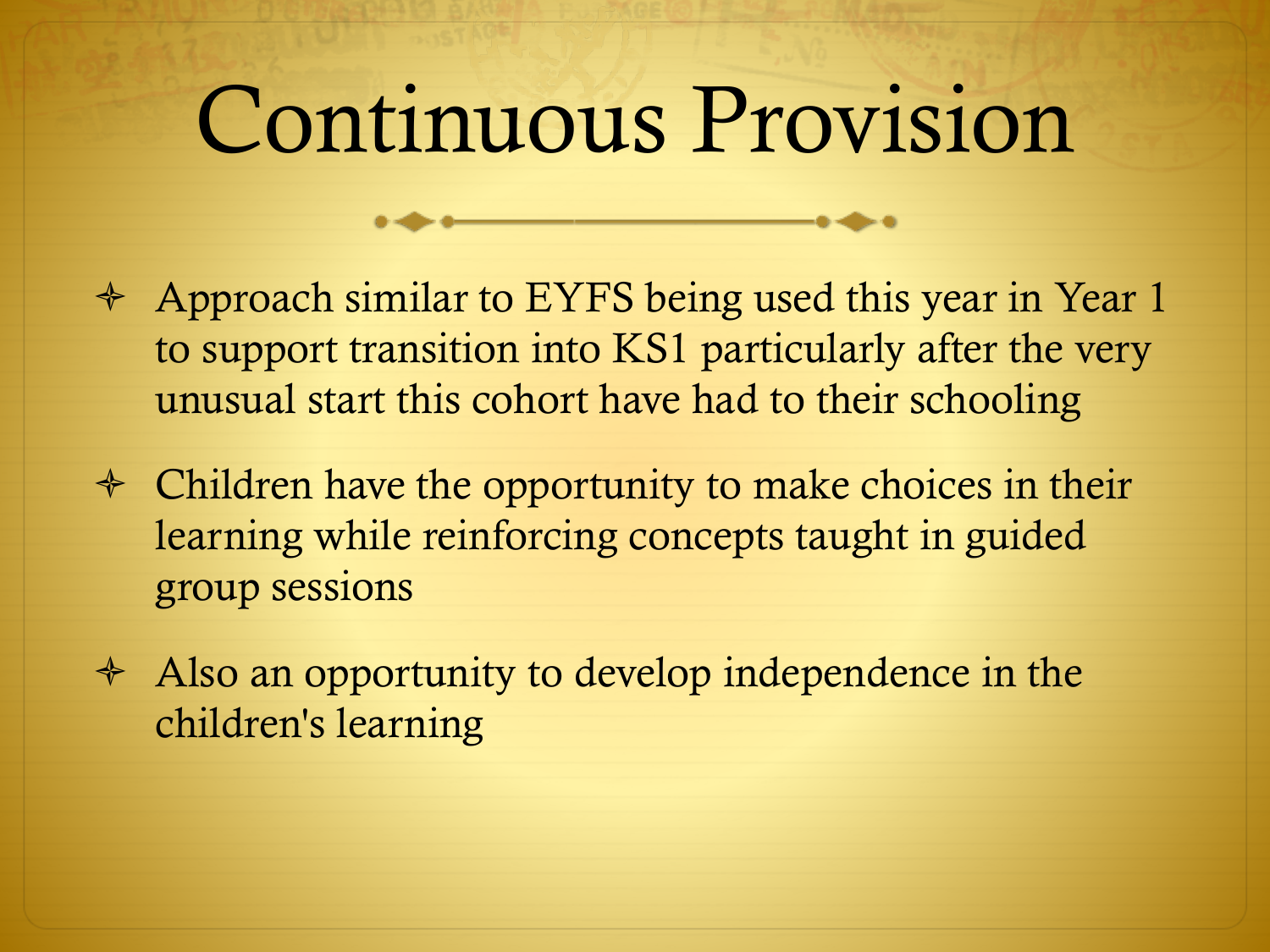#### Assessment and Feedback

- Children will be described as working at, above (exceeding) or towards the Age Related Expectations for their year group.
- You will hear these terms during parents' evenings and on your child's school report.
- We will have 'parents' meetings' in the autumn and spring terms. You will receive a written annual report at the end of the summer term.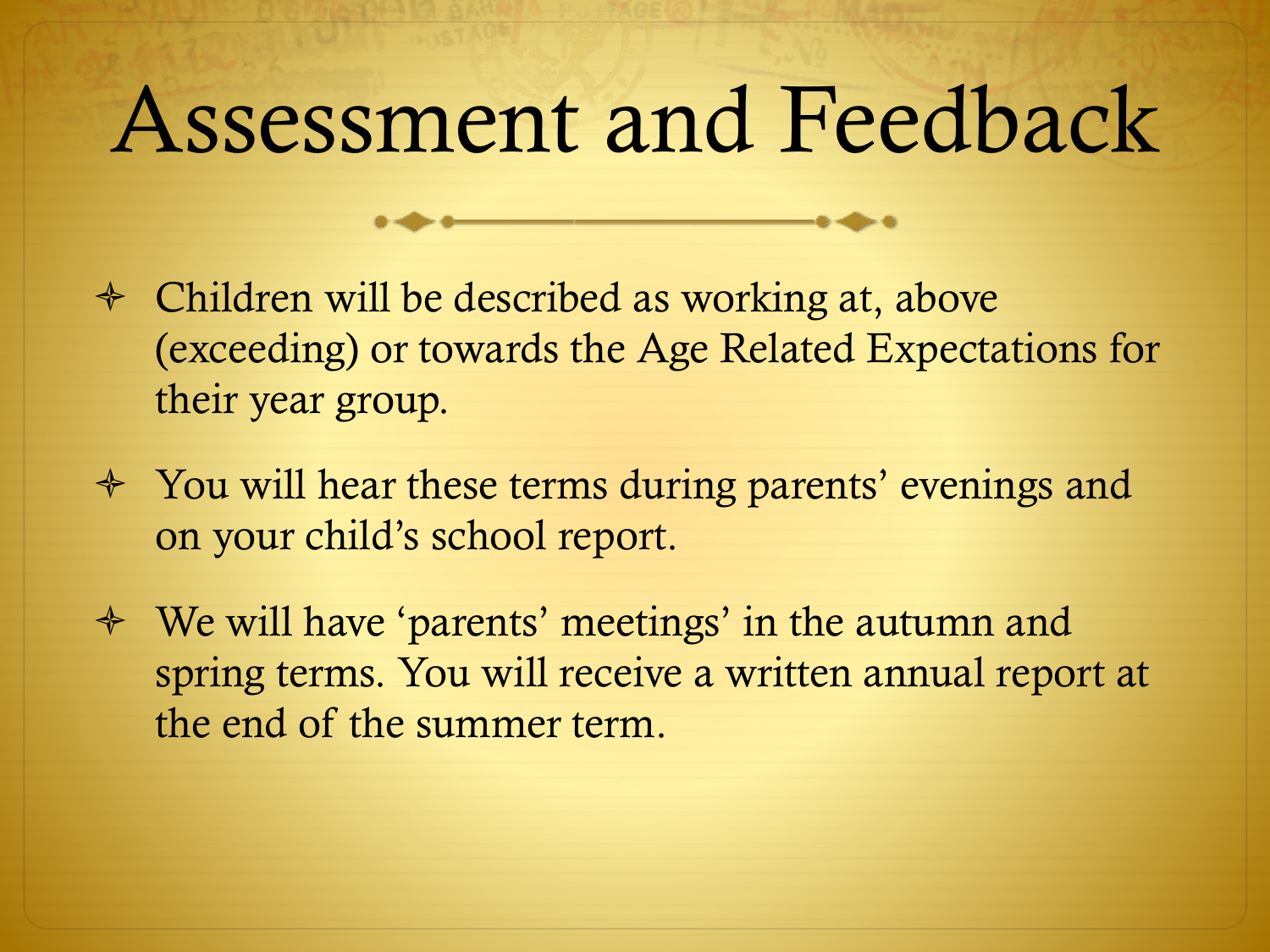#### Formal Assessments

- Phonics screening test (end of Y1)-real and nonsense words same approach as in lessons. Year 2 children will also do the test in Nov 2021 having missed it in year 1 due to COVID-19.
- Reading test SATs (Y2)- no practice papers given but children made familiar with format through class activities
- Maths SATs Year 2 No practice papers although children will be made familiar with the format during normal lessons
- Times Tables Check (end of Y4) timed online check which children will be given some experience of in lessons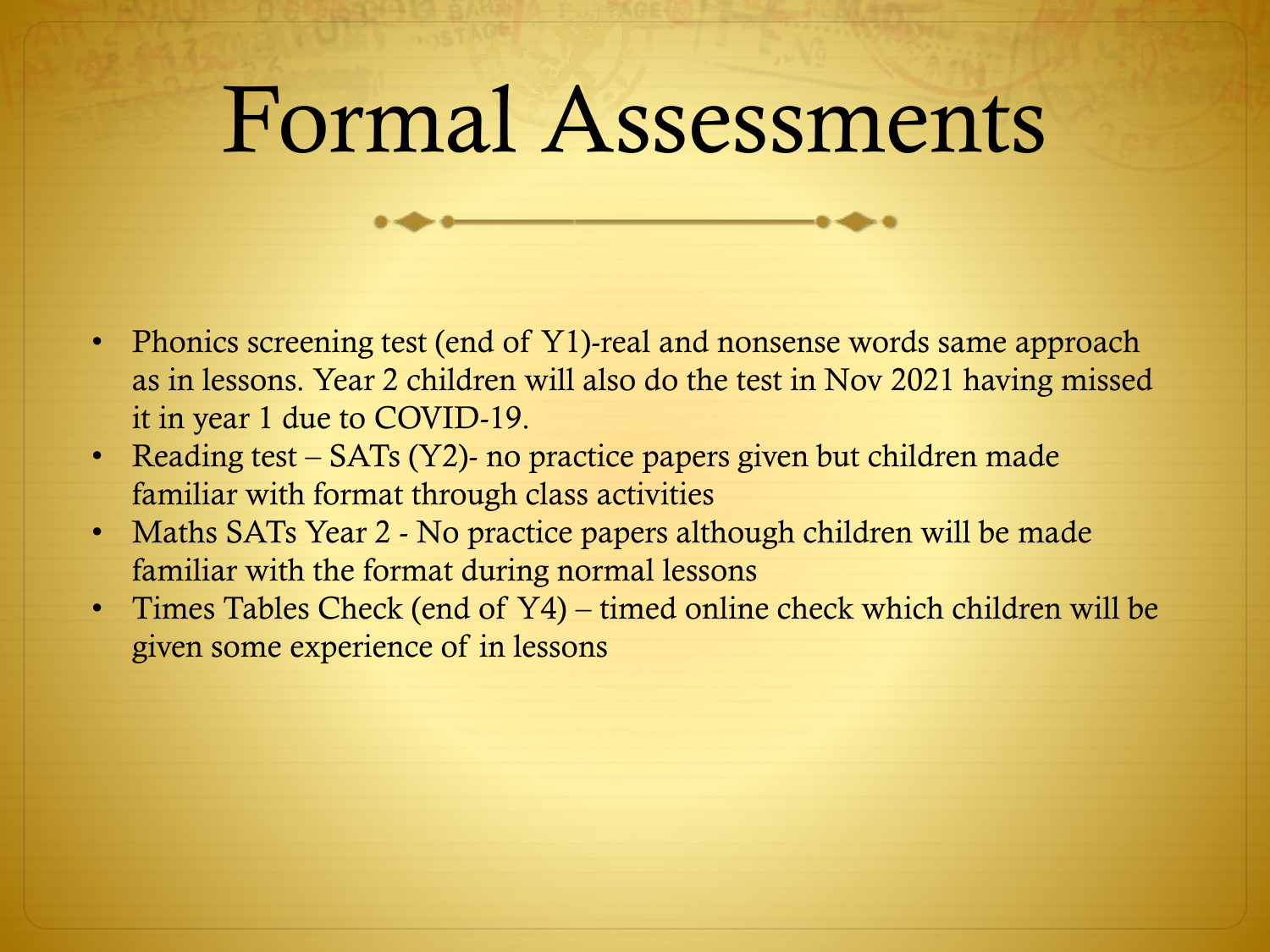## English

There will be many opportunities during English lessons and across the curriculum for:

- Drama and performance
- $\triangle$  Developing a love of reading and access to high quality texts
- Writing for a range of purposes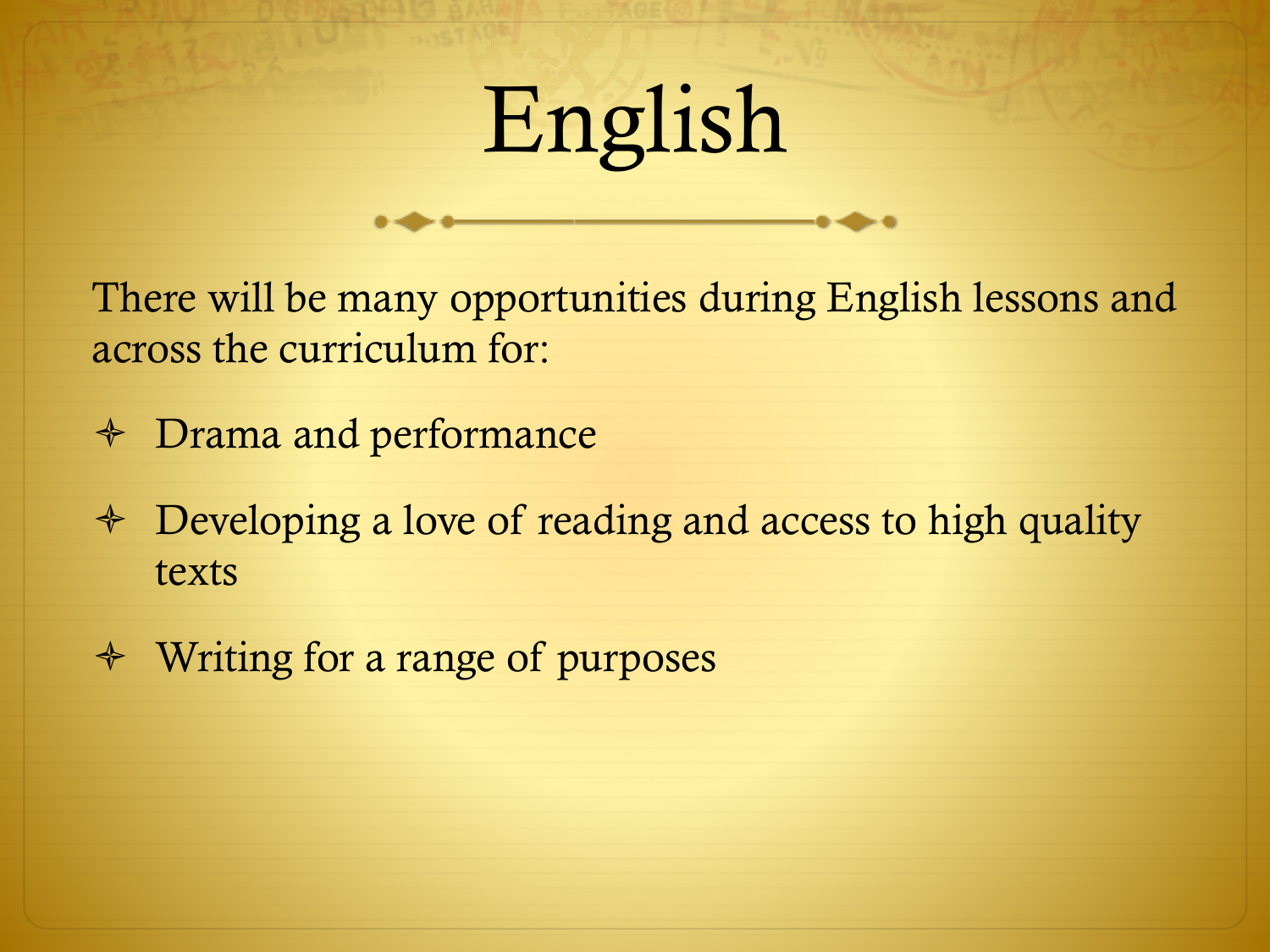## Reading

- Home/school books can be changed Monday, Wednesday and Friday
- Sign link books to show what they have read-library books, comics, newspaper etc. Not just the school book.
- $\triangleleft$  Need book in school everyday
- Guided Reading- reading fully decodable texts and building on phonics taught in school.
- $\triangleleft$  Please listen to your child read regularly. Page to record any books read in the holiday.
- Sharing book sent home with all children until they are an independent Key Stage Reader.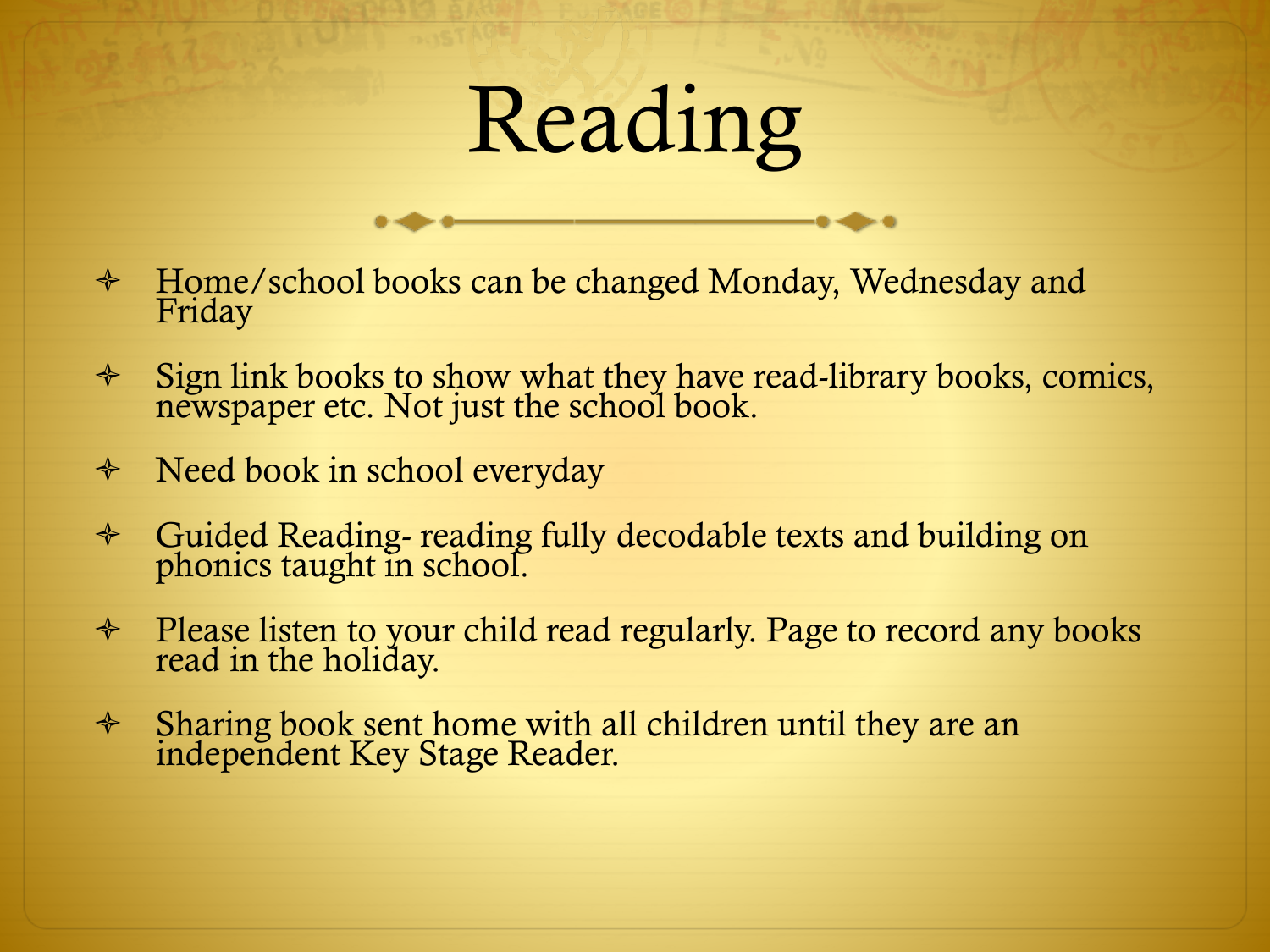## Phonics and Spellings

- $\triangleleft$  Phonics continues on from Reception until they complete Phase 5.
- $\triangle$  Spelling rules and patterns taught
- Not tested on spellings although word lists can be found in the link book for each year group that they need to know.

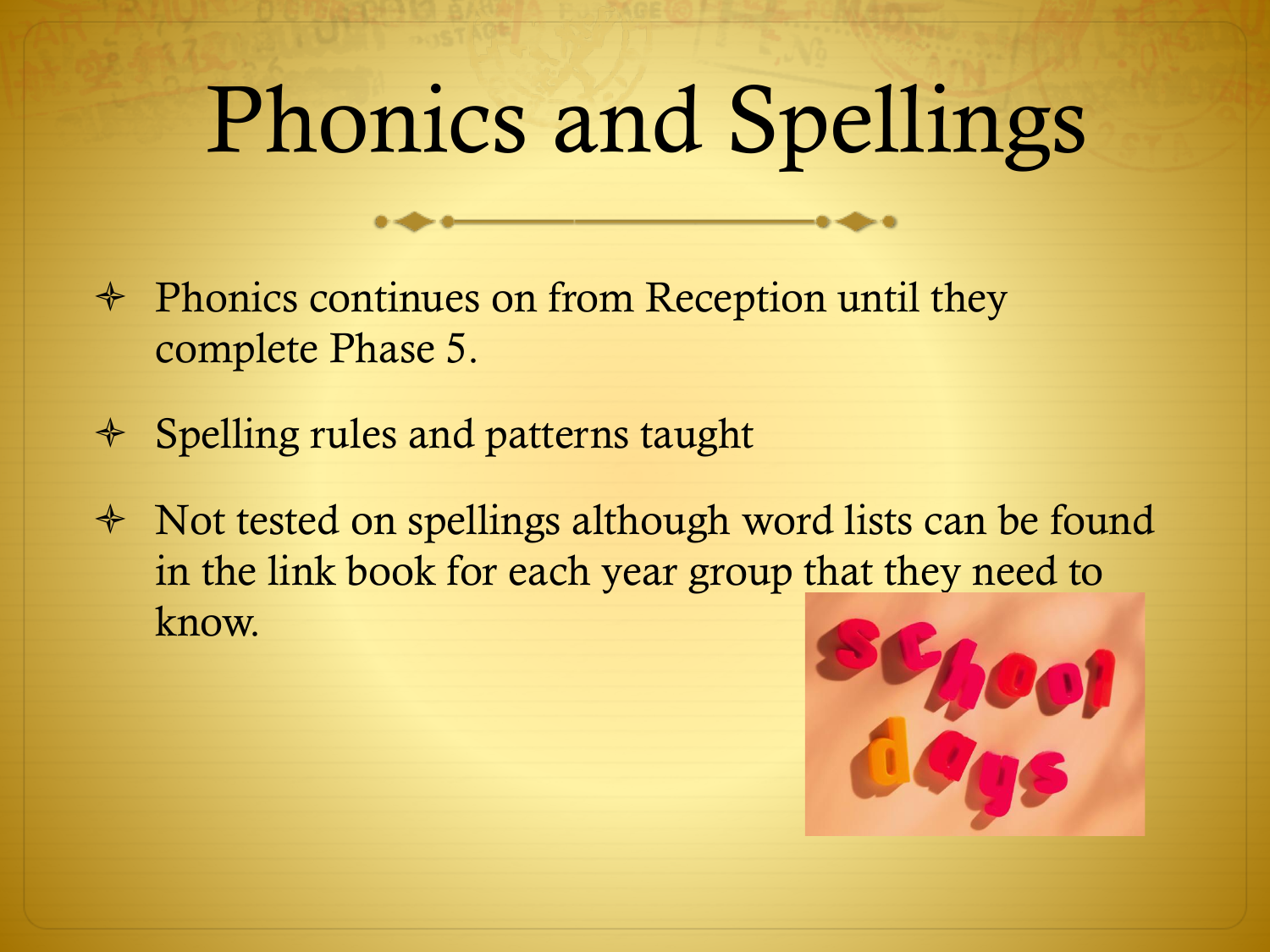## Maths

- $\triangleleft$  Work in ability groups within their own class (flexible groupings)
- Discreet lessons or linked to topic
- Mental Maths lessons to improve number facts
- <sup> $\div$ </sup> TT Rockstars online resource will be used in school and for homework this year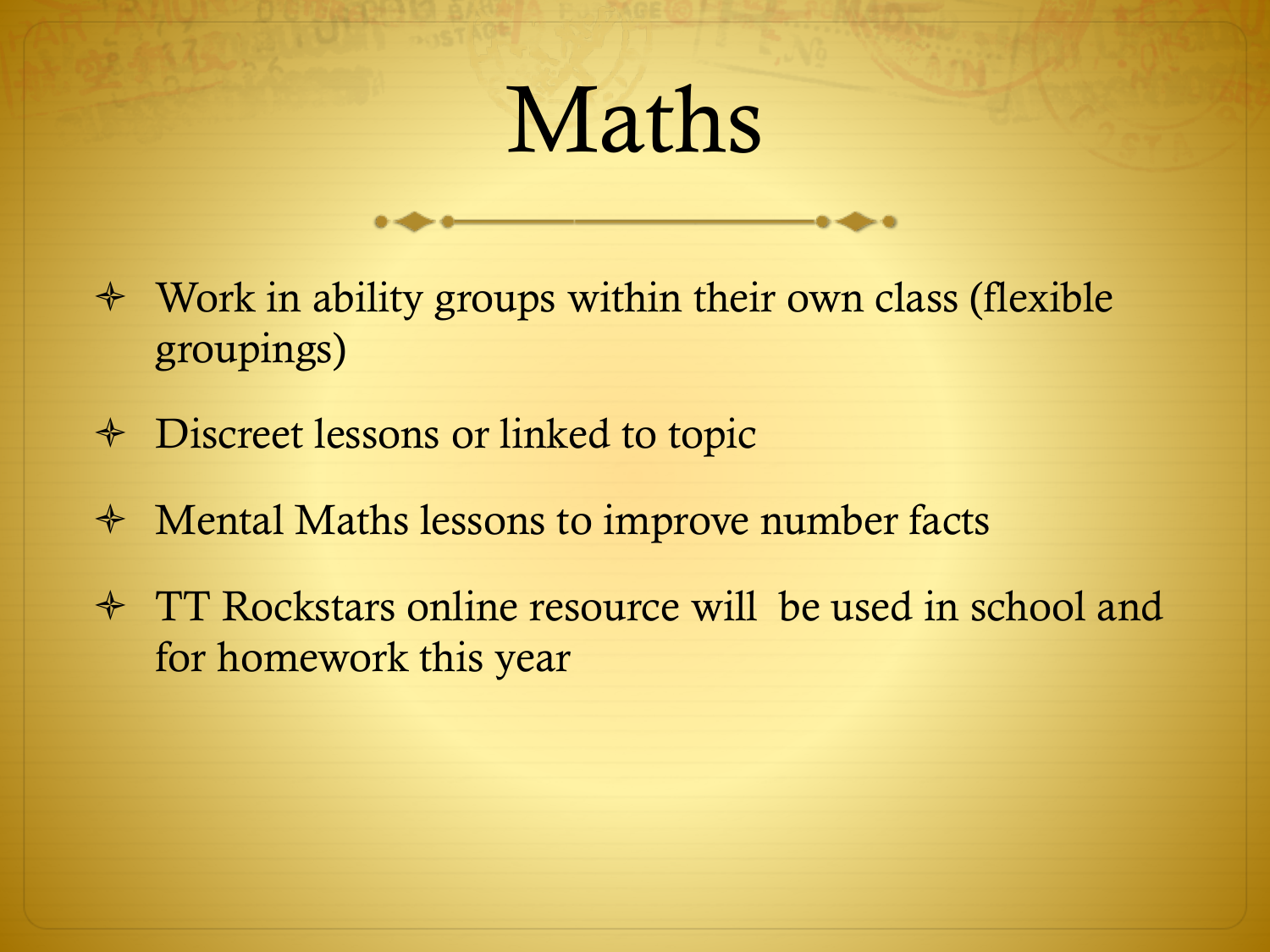## Other Opportunities

- Violins- additional small group lessons are available in KS2
- Forest School for year 1 children and Forest School Funday for all children across the school.
- Visits, visitors and local walks
- $\triangleleft$  Science days, music and performance
- Y4 School Residential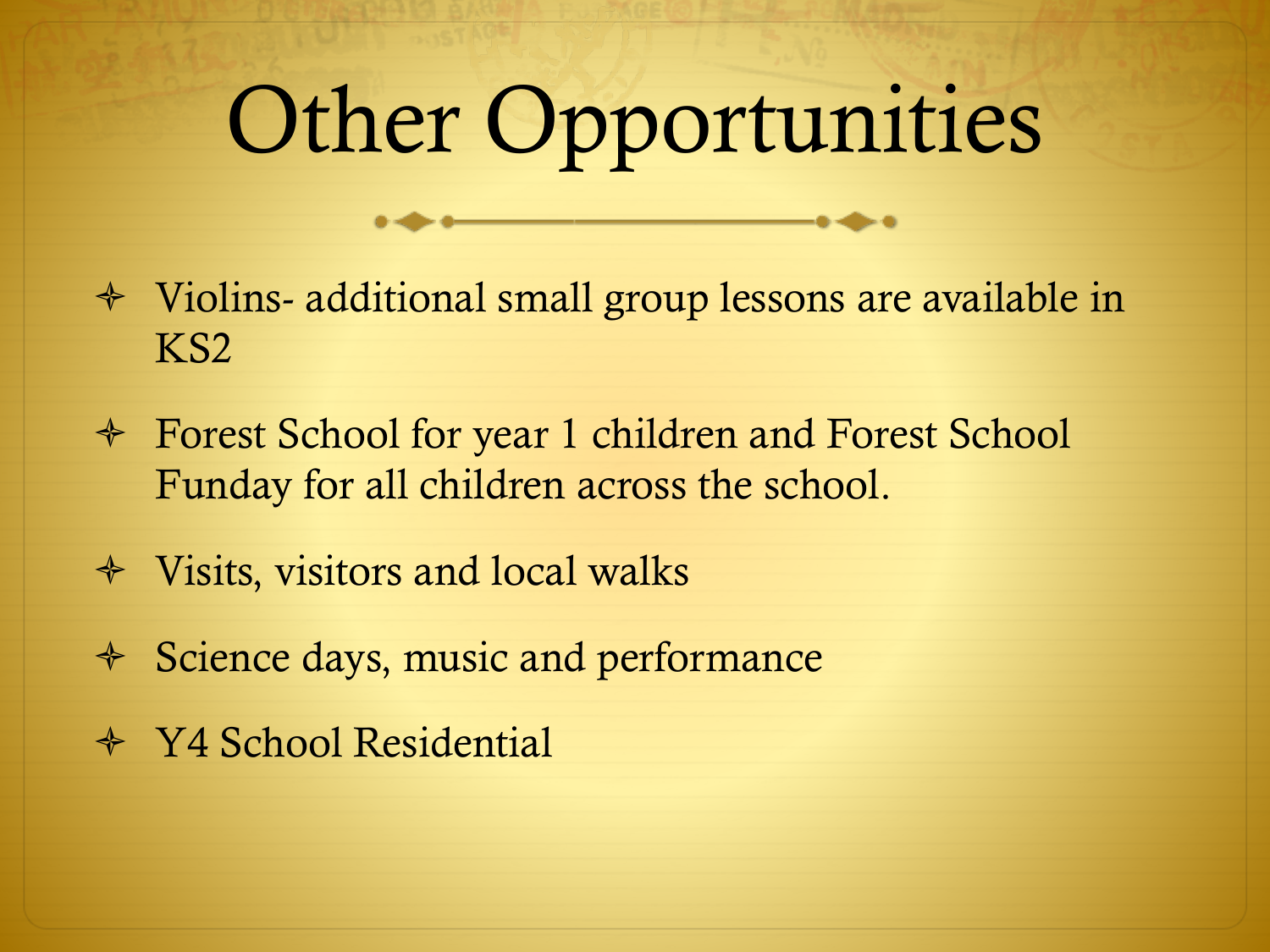# Building Learning Power

- Look out for certificates that your child may bring home when they have been a Tough Tortoise, Sensible Squirrel, Wise Owl or worked as Team Ant
- Following a super week when they have shown a range of these learning powers they can also achieve a Star Powerful Learner certificate

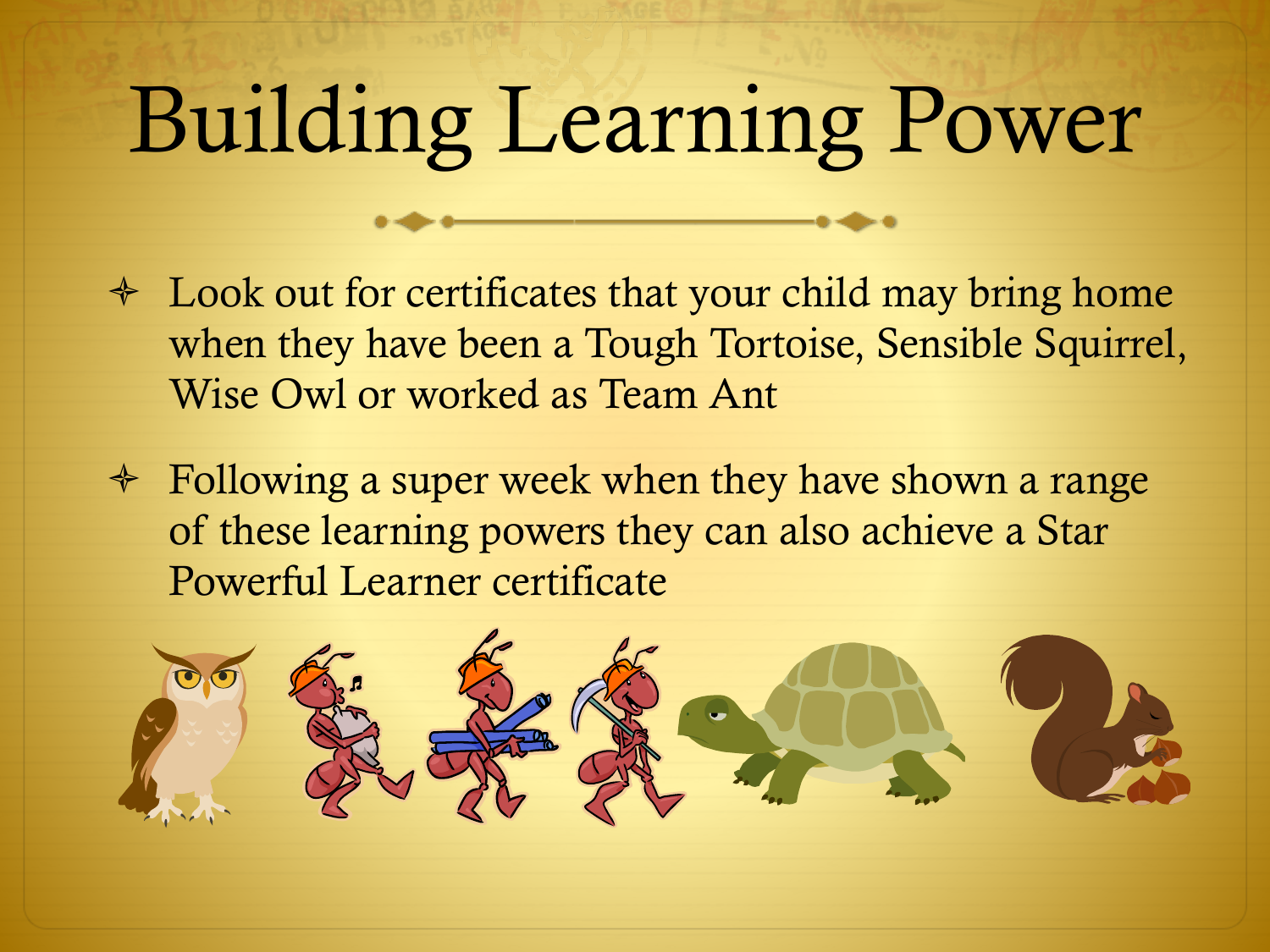# Supporting Children

- We support children in many different ways, some long term, some short
- $\triangleleft$  Sometimes children need support with learning, friendships, behaviour etc
- ↑ Please speak to your child's class teacher if you have any concerns in the first instance. Catch us when you pick up your children or ask us to give you a phone call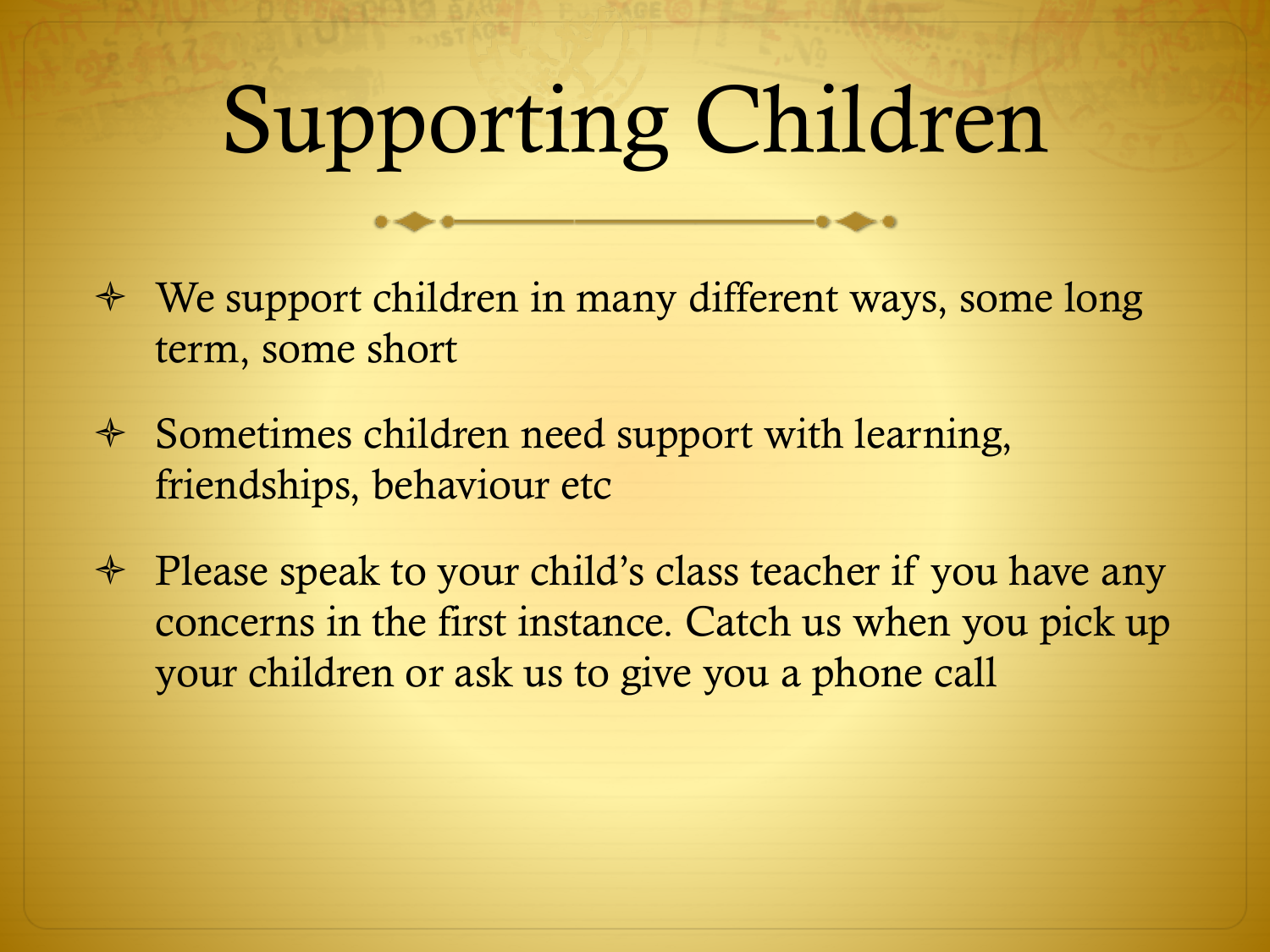### Homework

- $\triangle$  A choice of activities is sent out for the half term to be completed at your child's pace. Some activities are directed, some more open ended.
- KS1 share and celebrate homework with their peers as completed.
- **★ KS2 bring Learning Logs in on a Thursday to share and celebrate on** Friday.
- $\triangleleft$  Logs will be celebrated at the end of a unit of work and certificates awarded (KS2)
- Support for homework in school at lunchtime on Thursday if needed (KS2)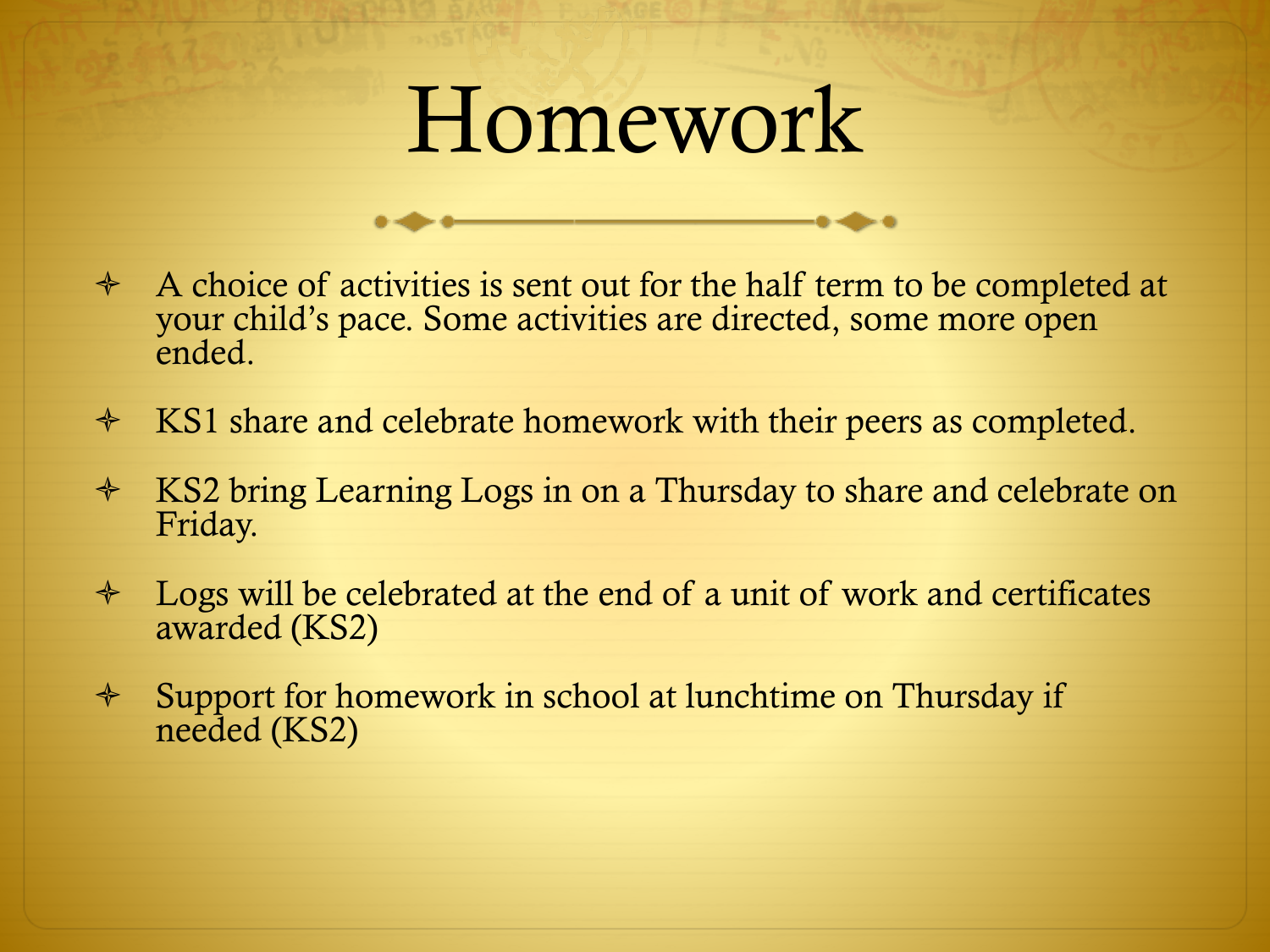#### Rewards and Sanctions KS1

- $\triangleleft$  Red, orange, green and gold boards- All children begin every day on green and can move onto gold if great achievements made.
- Celebration assembly (not currently able to run but celebrate within their classroom)
- Golden Time on a Friday afternoon
- $\triangle$  Reaching class targets can lead to a whole class treat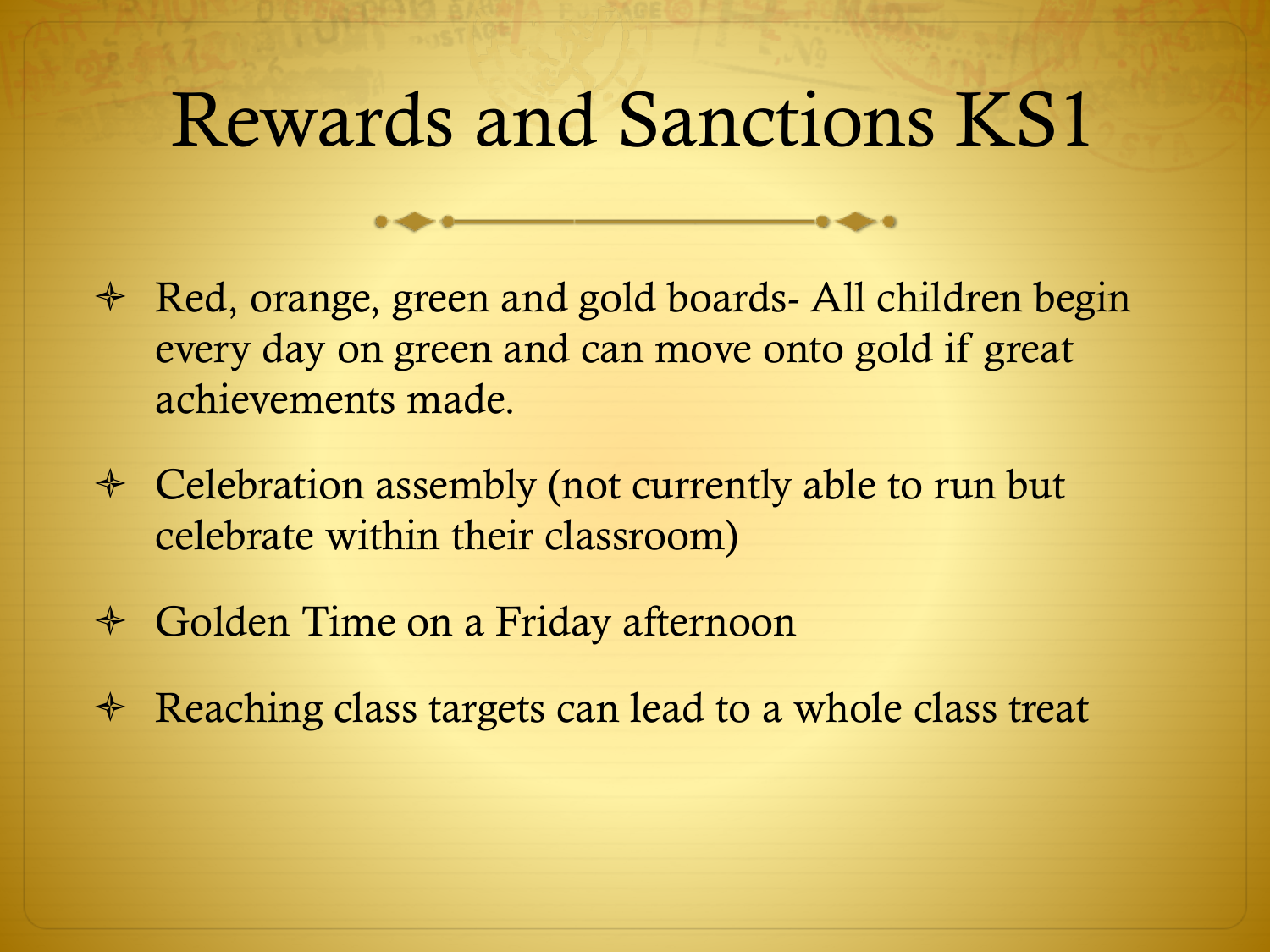#### Rewards and Sanctions in KS2

- Children can earn goals which are displayed to celebrate their successes.
- $\div$  3 goals = a hat trick
- Can also be given yellow or red cards (loss of Golden Time) for poor choices after warnings. These are not displayed.
- $\triangleleft$  Reaching class targets can lead to a whole class treat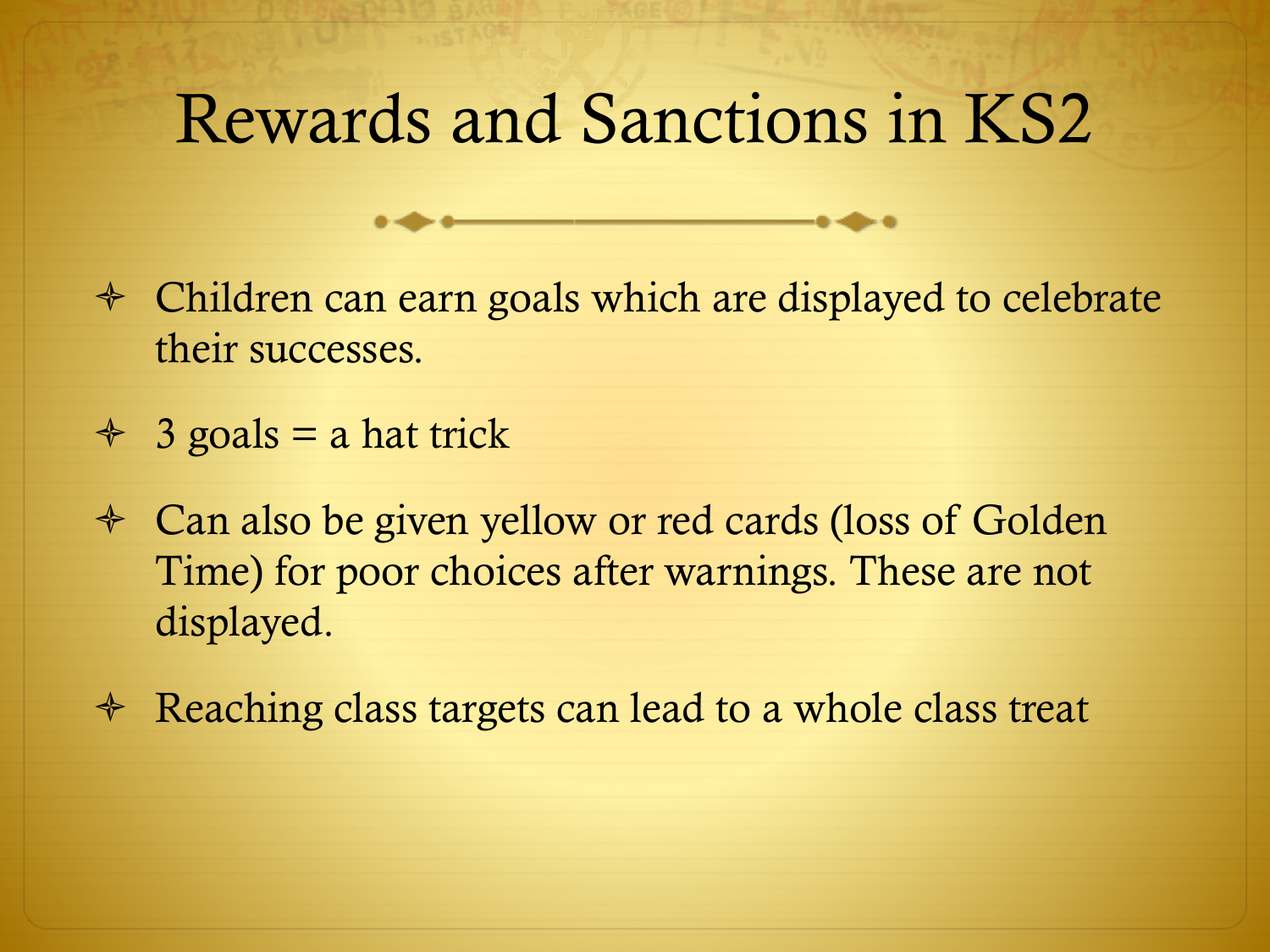## Uniform

- Correct uniform please-green jumpers, cardigans, fleeces not hoodies
- Hair accessories-small, simple hairbands and bows.
- Coats in school please
- EVERYTHING named please!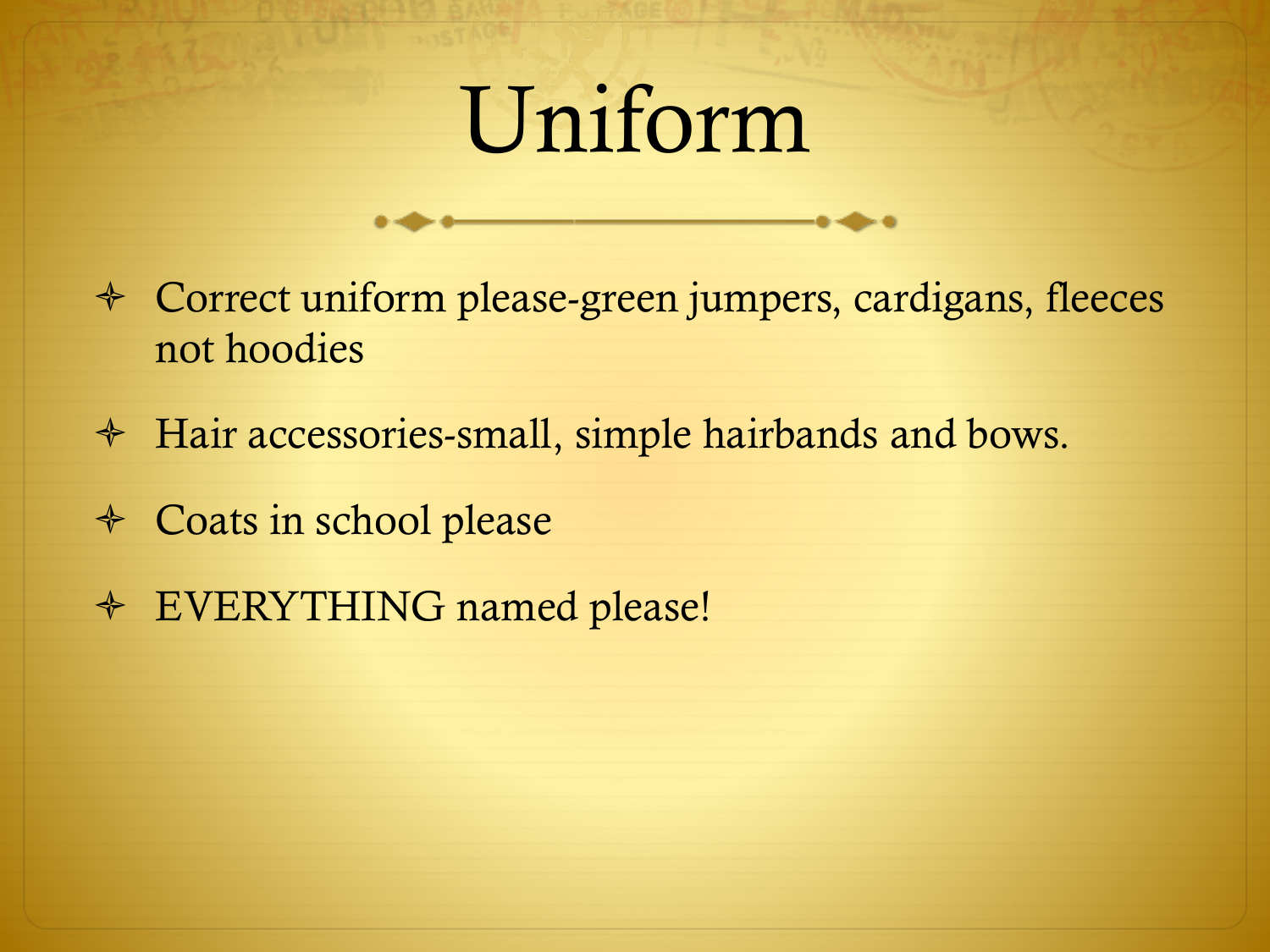## PE and kits

- Black shorts, white t-shirt and daps or trainers. Please regularly check that these still fit. (Outdoor kit needed for KS2)
- All clothes named in a named PE bag
- $\triangle$  It is useful to have kit in every day. These will be sent home each half term for washing.
- $\div$  Swimming for KS2 across the year.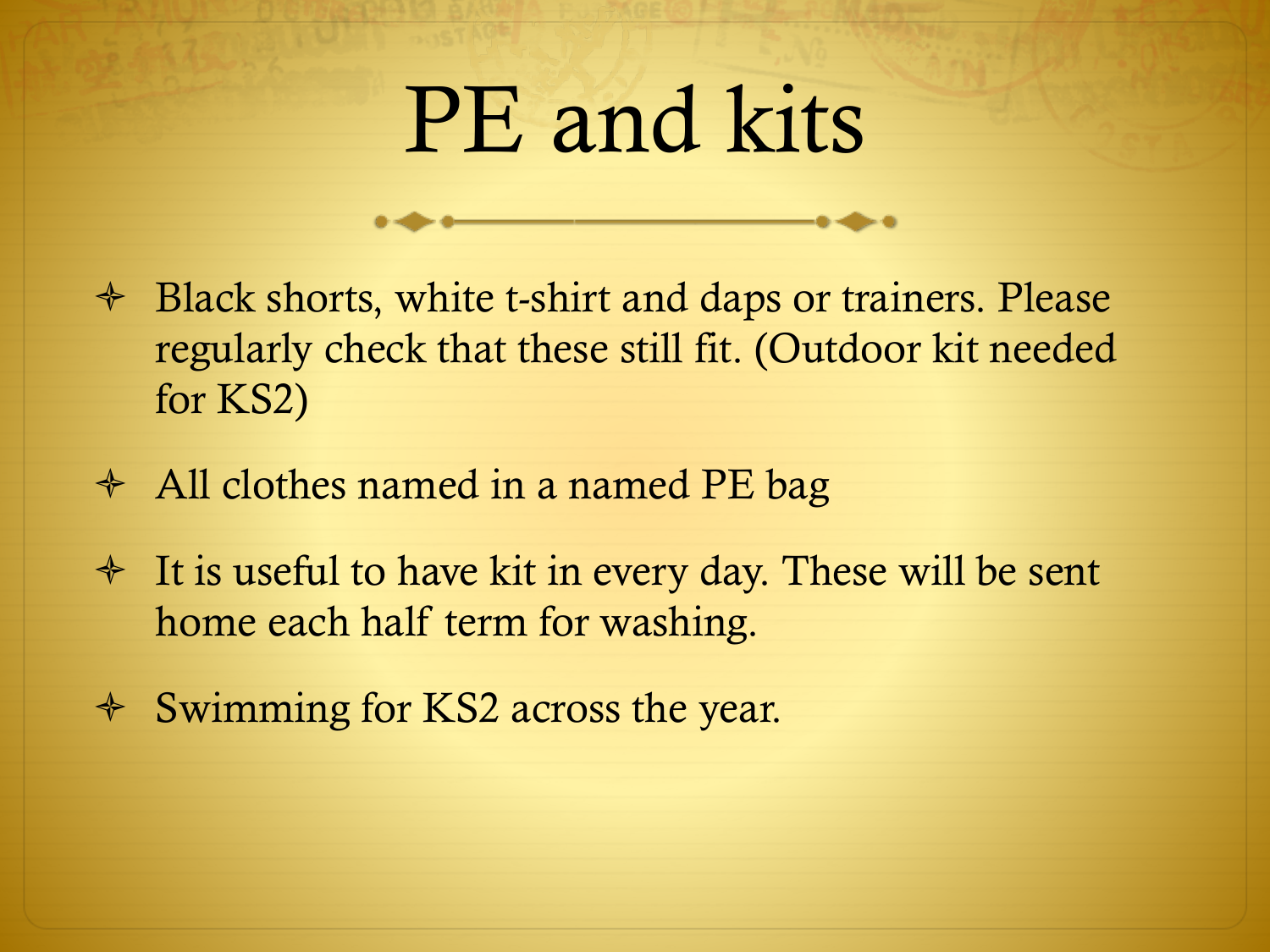## Snack & lunch time…

- Daily snack time (KS1 have 2 snack-times. Please only send in 1 snack as the other is provided)
- $\triangleleft$  Fruit or vegetables only
- Water rather than juice in water bottles
- Milk can be ordered from Coolmilk (speak to the office!)
- $\div$  Hot school dinners-universal free school meals for all KS1 children. Please see the office for menus
- No nut products allowed in school-we have some children with severe allergies. (This includes hummus)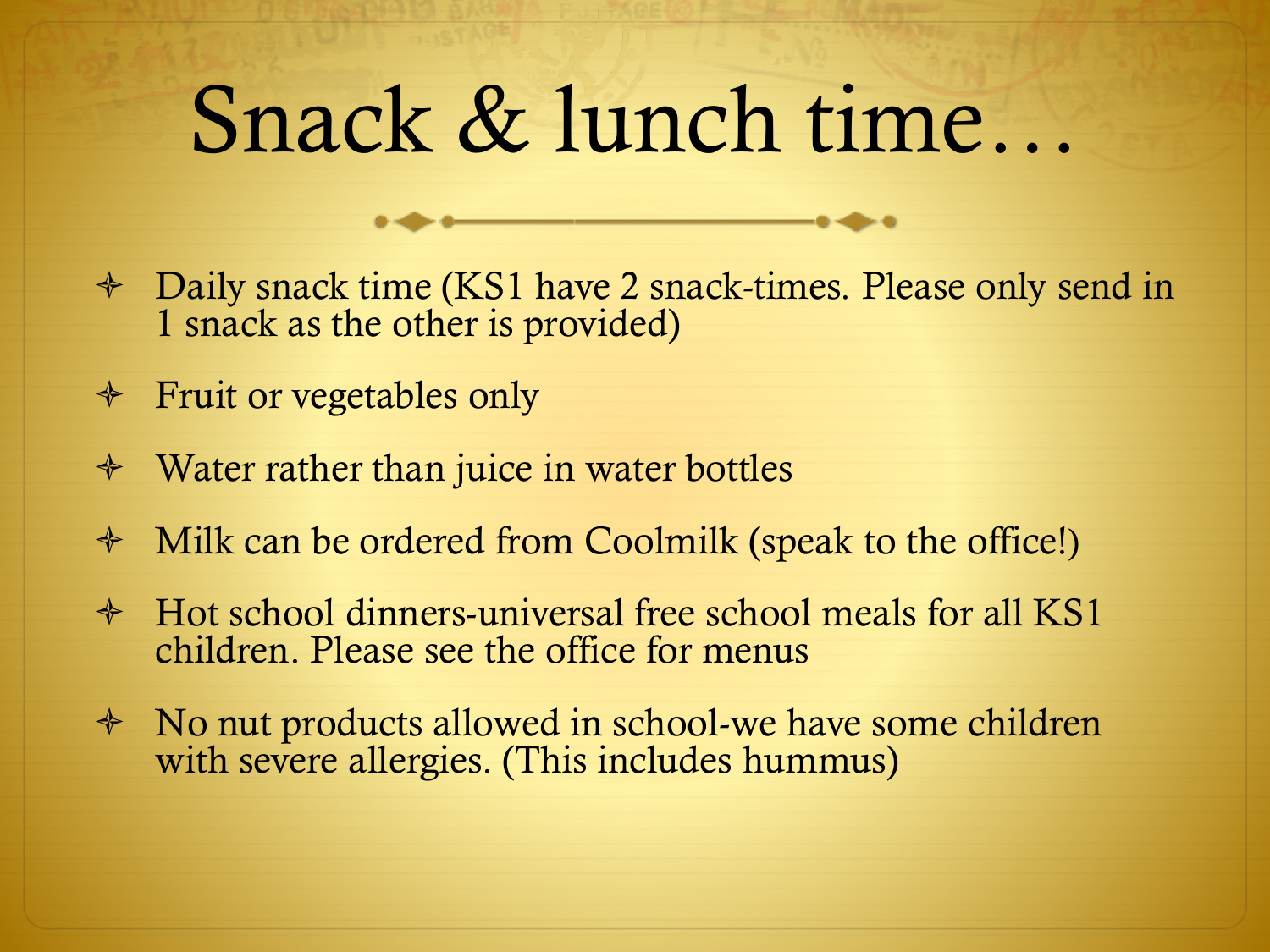### Home time arrangements

- $\triangle$  Please send a note in the link book, speak to the class teacher or phone the office if there is a change of home time arrangements. Children will not be handed over to adults unless we are given notice.
- If a child walks home, please meet with Headteacher and send written permission or they will not be allowed to leave (Year 4 only)
- $\div$  If your child attends a club, please let the office know if they are not attending.
- Child's Play UK- after school club based at Vallis daily from 3-6pm. Please ensure all details are up to date with Childs Play UK including your child's class name.